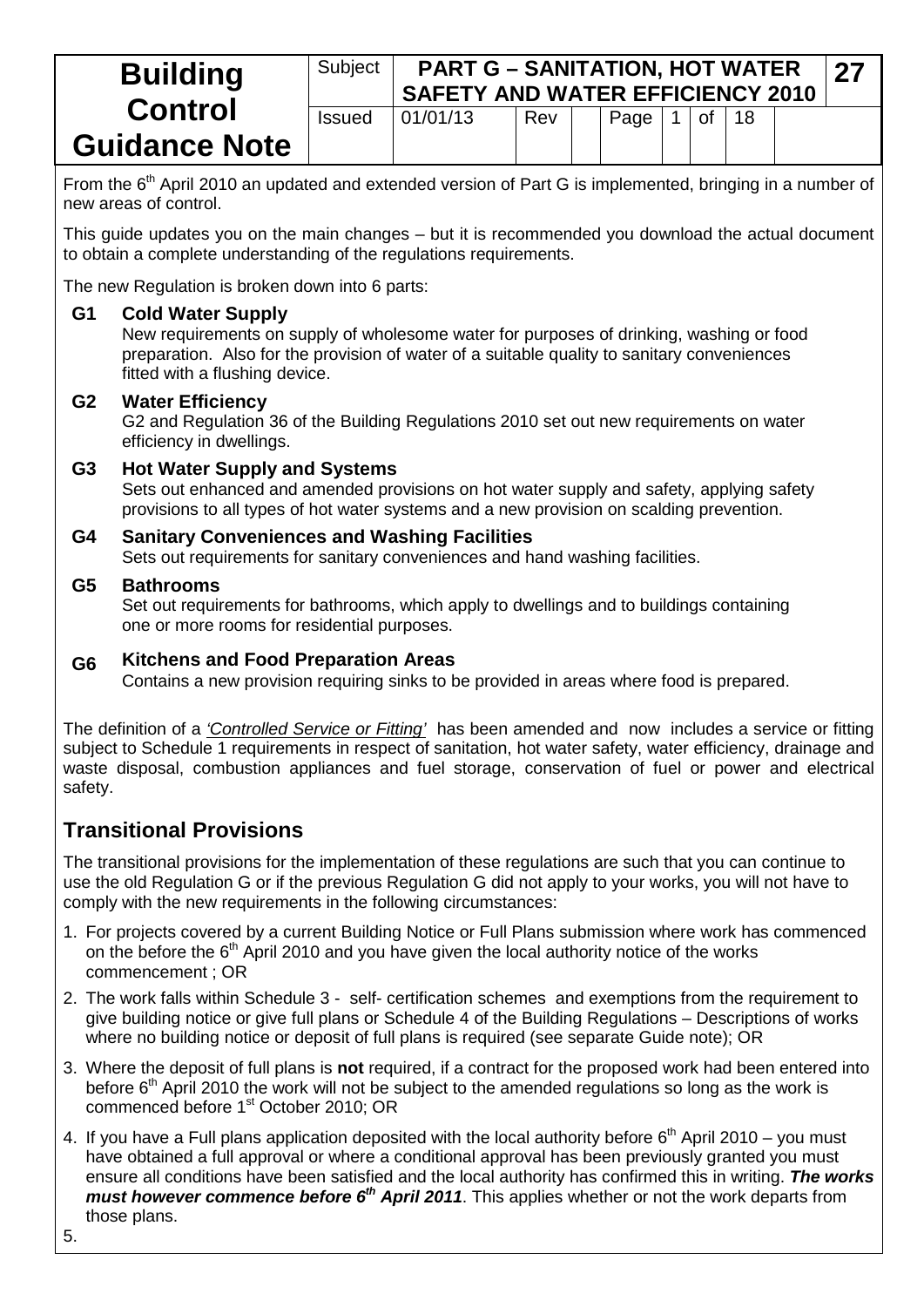#### Subject **PART G – SANITATION, HOT WATER SAFETY AND WATER EFFICIENCY. 27** Issued  $\vert$  01/01/13 Rev  $\vert$  Page 2 of 18

# **REGULATION G1 – COLD WATER SUPPLY.**

*(1)There must be a suitable installation for the provision of—*

*(a) wholesome water to any place where drinking water is drawn off;*

*(b) wholesome water or softened wholesome water to any washbasin or bidet provided in or adjacent to a room containing a sanitary convenience;*

*(c) wholesome water or softened wholesome water to any washbasin, bidet, fixed bath and shower in a bathroom; and*

*(d) wholesome water to any sink provided in any area where food is prepared.*

*(2) There must be a suitable installation for the provision of water of suitable quality to any sanitary convenience fitted with a flushing device.*

**G1(1) will be met if there is a reliable supply of wholesome water and its pressure and flow rate is sufficient for operation of the buildings sanitary appliances. Any plumbing installation must convey 'wholesome water' or 'softened wholesome water' to the sanitary appliances and locations specified in the requirement without waste, misuse, undue consumption or water contamination.**

The approved document then sets out what is considered to be 'Wholesome Water'.

#### **Wholesome Water (All Buildings).**

Water supplied to the building by statutory water undertaken or licensed water suppliers through an installation complying with the Water Supply (Water Fittings) Regulations 1999 can be assumed to be 'Wholesome Water'. (The approved document's Annex 1 provides further explanation).

Alternatively, the water is considered to be wholesome if the water source meets the criteria set out in Private Water Supplies Regulations 2009 (again refer to Annex 1 for further explanation).

**G1(2) will be met if there is a reliable supply of water which is either wholesome, softened wholesome or of suitable quality having regard to risks to health and its pressure and flow rate is sufficient for the operation of the sanitary appliances. Any plumbing installation must convey water to the sanitary appliances and locations specified in the requirement without waste, misuse, undue consumption or contamination of wholesome water.**

The approved document then sets out what is considered to be 'Softened Wholesome Water'

#### **Softened Wholesome Water.**

Wholesome water which has been treated by a water softener or a water softening process to adjust the content of hardness minerals may have raised sodium levels. Where the water, after this treatment, still complies with requirements for wholesome water it is still considered to be wholesome water.

*This water should not be connected to places where drinking water is drawn off or to sinks used for food preparation***.**

#### **Alternative sources of water**

Water treated to the high standards of wholesome water is not essential for all of the buildings water uses e.g. toilet flushing, irrigation etc.

A variety of alternative sources are available for water. These include:

- 1. Water abstracted from wells, springs, boreholes or water courses.
- 2. *Harvested rainwater* e.g. rainwater harvested from roofs or other suitable surfaces and collected and stored, where appropriately treated may be used in place of wholesome water for wc's, urinals, irrigation or washing machines.
- 3. *Reclaimed greywater* e.g. domestic wastewater (excluding faecal matter and urine), when appropriately treated, may be used in place of wholesome water for wc's, urinals, irrigation or washing machines.
- 4. Reclaimed industrial process water.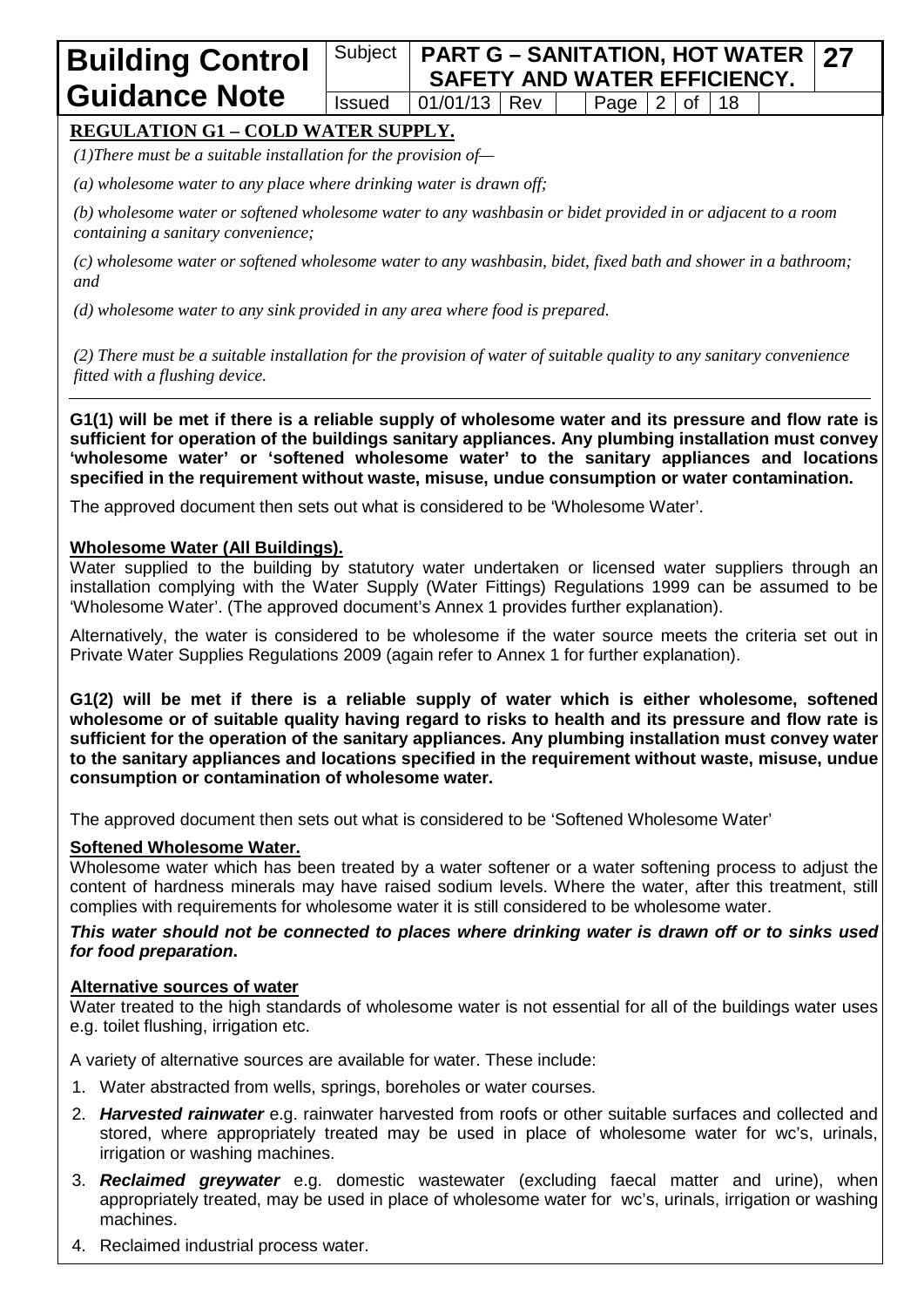#### Subject **PART G – SANITATION, HOT WATER SAFETY AND WATER EFFICIENCY. 27** Issued  $|01/01/13|$  Rev  $|$  Page  $|3|$  of 18

The approved document then sets out some guidance on the design of treatment systems for water from alternative water sources.

### **Design of treatment systems for water from alternative water sources.**

Systems should incorporate measures to minimise the impact on water quality of:

- a) failure of any component;
- b) failure to undertake any necessary maintenance;
- c) power failure where appropriate; and
- d) any other measures identified in a risk assessment.

*It is important to prevent confusion with 'Wholesome Water' that the pipework that conveys 'Alternative Sourced' water is adequately marked in accordance with WRAS Information and Guidance Note No. 9-02-05 - Marking and Identification of Pipework for Reclaimed (Grey water) systems and BS8515:2009 Rainwater Harvesting Systems Code of Practice.*

For detailed design guidance, it is recommended you read WRAS Information and Guidance Note No. 9- 02-04 Reclaimed Water Systems and in BS 8515:2009 Rainwater harvesting systems.

Any system/unit used to supply dwellings with water from alternative sources should be subject to a risk assessment by the system designer and manufacturer, and appropriate testing carried out to demonstrate that any risks have been suitably addressed. A risk assessment should include the effect on water quality of system failure and failure to carry out necessary maintenance.

# **REGULATION G2 – WATER EFFICIENCY.**

*G2. Reasonable provision must be made by the installation of fittings and fixed appliances that use water efficiently for the prevention of undue consumption of water.*

*Requirement G2 applies only when a dwelling is—*

*(a) erected; or*

*(b) formed by a material change of use of a building within the meaning of regulation 5(a) or (b).*

### *Water efficiency of new dwellings.*

*36 – (1) The potential consumption of wholesome water by persons occupying a dwelling to which this regulation applies must not exceed 125 litres per person per day, calculated in accordance with the methodology set out in this guide 'The Water Efficiency Calculator for New Dwellings'.*

*(2) This regulation applies to a dwelling which is—*

*(a) erected; or*

*(b) formed by a material change of use of a building within the meaning of regulation 5(a) or (b).*

*Wholesome water consumption calculation.*

*37 – (1) Where regulation 36 applies, the person carrying out the work must give the local authority a notice which specifies the potential consumption of wholesome water per person per day, calculated in accordance with the methodology referred to in that regulation in relation to the completed dwelling.*

*(2) The notice shall be given to the local authority not later than five days after the work has been completed.*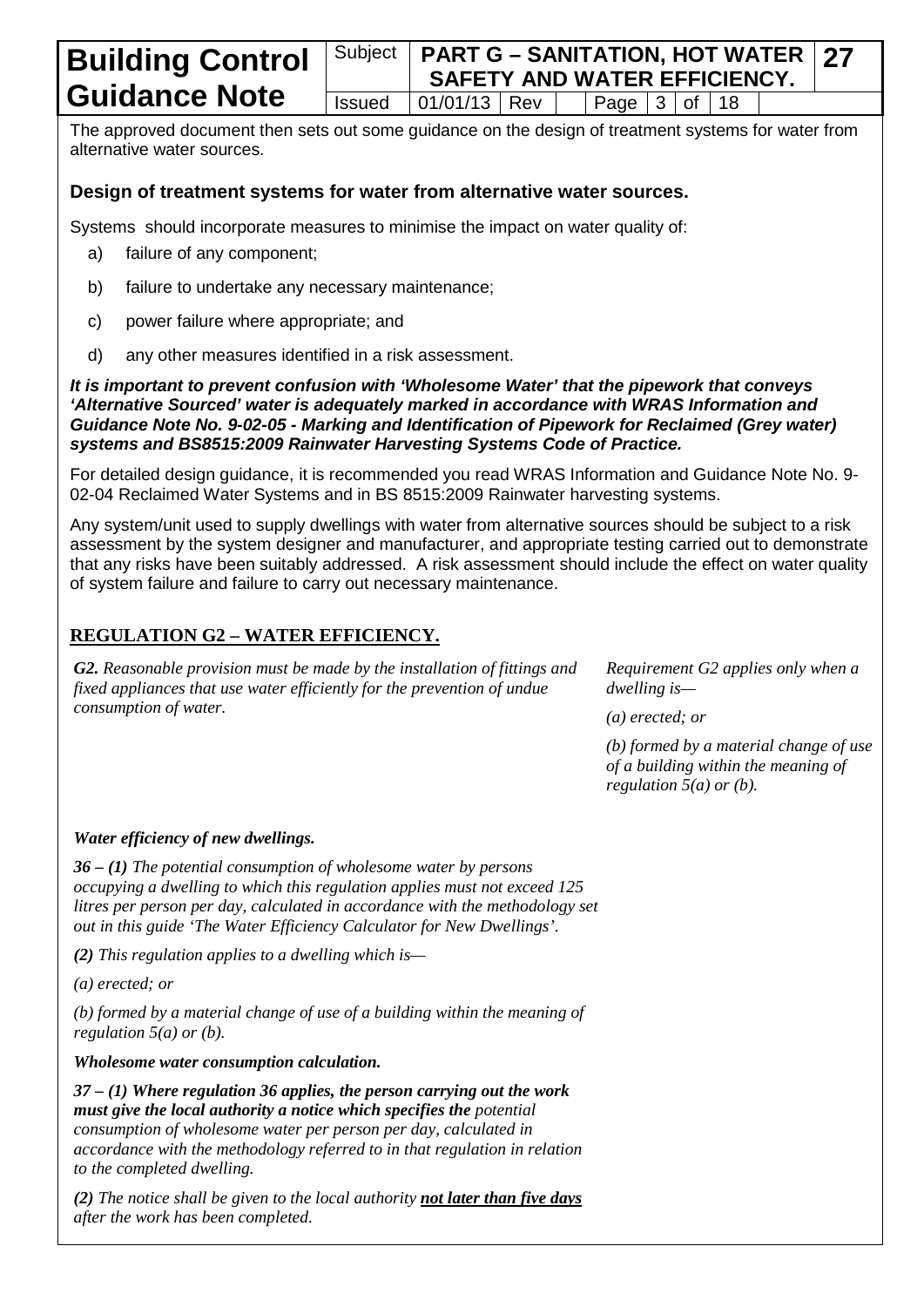#### **Building Control Guidance Note** Subject **PART G – SANITATION, HOT WATER SAFETY AND WATER EFFICIENCY 27**  $Is sued \ |01/01/13 \ |$  Rev  $\ |$  Page 4 of 18

This Regulation requires a maximum estimated water consumption of new dwellings, as calculated in accordance with the methodology set out in the 'Water Efficiency Calculator for New Dwellings'.

G2 will be met for new dwellings or individual flats (newly erected or created by a material change of use of existing buildings) if:

- (a) the design of cold and hot water systems estimated *'wholesome water consumption'* calculated in accordance with the guidance set out in the 'Water Efficiency Calculator for New Dwellings' [water calculator link](http://www.communities.gov.uk/publications/planningandbuilding/watercalculator) and taking into account the use of any alternative sources of water provided in accordance with G1(2) should not greater than *125 litres/head/day of WHOLESOME WATER*; (This includes a fixed factor of water for outdoor use of 5 l/h/d).
- (b) sanitary appliances and white goods (washing machines and dishwashers) used in the design calculation undertaken to demonstrate compliance with paragraph (a) are provided and installed in the dwelling taking account of the provisions in the Approved Document; The water used by sanitary appliances and relevant white goods should be calculated using the manufacturer's declared value for water consumption of each of those appliances and white goods.
- (c) any alternative sources of water used in the design calculation to demonstrate compliance with paragraph (a) are supplied to the dwelling, taking account of other provisions in the Approved Document;
- (d) a record on the sanitary appliances and white goods (washing machines and dishwashers) used to meet the target and installed in the dwelling is provided along with sufficient other information enabling building owners or occupiers to maintain the building and its services so as to maintain the water efficiency of the building;
- (e) a record of the alternative sources of water used to meet the target and supplied to the dwelling is provided along with sufficient other information enabling building owners or occupiers to maintain the building and its services so as to maintain the water efficiency of the building.

#### *NOTE:*

- *Where a building consists of more than one dwelling e.g. block of flats, it should be designed so that the estimated wholesome consumption resulting from the design of the cold and hot water systems for each individual dwelling should be no greater than the target.*
- *Where it can be demonstrated that a dwelling meets the minimum waste efficiency standard in the Code for Sustainable Homes, it can be presumed to meet G2's requirements.*
- *It is advisable to avoid issues developing on completion that suitable steps are put in place as a designer to ensure the plumbing installer and owner are advised of the responsibilities to achieve the maximum '125 litres/head/day wholesome water consumption' for the dwelling.*

### **Notification of Water Efficiency Calculation to Building Control.**

As a result of the changes you are required for each individual new dwellings (as constructed) either newly erected or created by a material change of use of an existing building, to submit to Building Control a notice specifying the calculated potential consumption of wholesome water per person per day.

This notice should be given to Building Control *not later than 5 days* after building work completion and until received no completion certificates can be issued.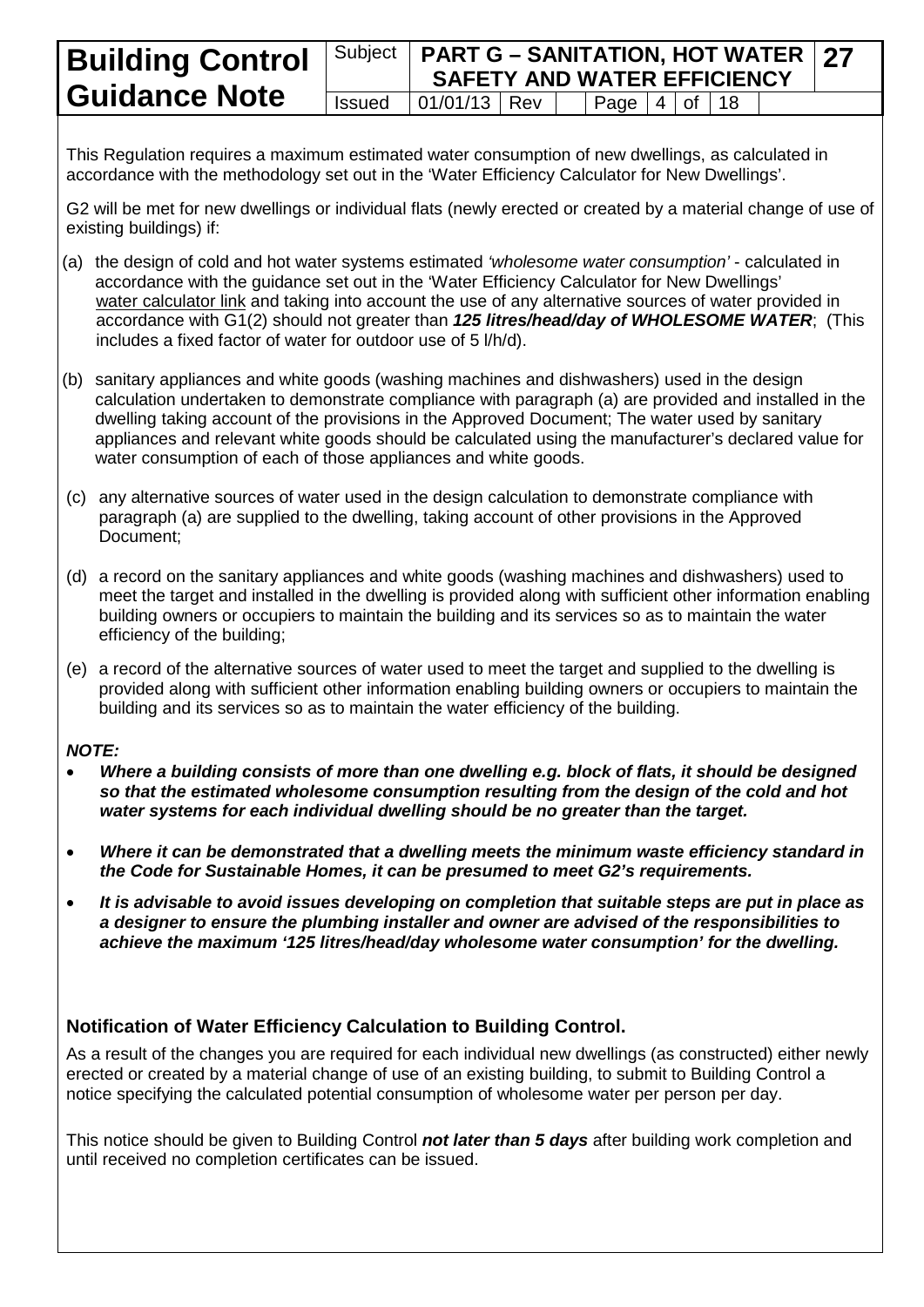# Subject **PART G – SANITATION, HOT WATER SAFETY AND WATER EFFICIENCY**  $Is sued \mid 01/01/13 \mid Rev \mid \mid Paqe \mid 5 \mid of \mid 18$

## *REGULATION G3 – HOT WATER SUPPLY AND SYSTEMS*

*(1) There must be a suitable installation for the provision of heated wholesome water or heated softened wholesome water to—*

*(a) any washbasin or bidet provided in or adjacent to a room containing a sanitary convenience;*

*(b) any washbasin, bidet, fixed bath and shower in a bathroom; and*

*(c) any sink provided in any area where food is prepared.*

*(2) A hot water system, including any cistern or other vessel that supplies water to or receives expansion water from a hot water system, shall be designed, constructed and installed so as to resist the effects of temperature and pressure that may occur either in normal use or in the event of such malfunctions as may reasonably be anticipated, and must be adequately supported.*

*(3) A hot water system that has a hot water storage vessel must incorporate precautions to—*

*(a) prevent the temperature of the water stored in the vessel at any time exceeding 100°C; and*

*(b) ensure that any discharge from safety devices is safely conveyed to where it is visible but will not cause a danger to persons in or about the building.*

*(4) The hot water supply to any fixed bath must be so designed and installed as to incorporate measures to ensure that the temperature of the water that can be delivered to that bath does not exceed 48ºC.*

*Requirement G3(3) does not apply to a system which heats or stores water for the purposes only of an industrial process.*

**27**

*Requirement G3(4) applies only when a dwelling is—*

*(a) erected;*

*(b) formed by a material change of use of a building within the meaning of regulation 5(a) or (b).*

# **G3 Hot Water Supply and Systems.**

#### **G3(1)**

*(1) There must be a suitable installation for the provision of heated wholesome water or heated softened wholesome water to —*

*(a) any washbasin or bidet provided in or adjacent to a room containing a sanitary convenience;*

*(b) any washbasin, bidet, fixed bath and shower in a bathroom; and*

*(c) any sink provided in any area where food is prepared.*

G3(1) a new requirement to provide heated wholesome or heated softened wholesome water to baths, showers, wash basins and sinks, which will be met if the installation conveys hot water to the sanitary appliances and locations specified in the requirements without waste, misuse or undue consumption of water (heated wholesome water or heated softened wholesome water means water when cold that was wholesome then heated and is supplied through a plumbing installation complying with the Water Supply (Water Fittings) Regulations 1999 (SI 1999/1148 as amended).

### **Provision of Hot Water Supply**

You are required to provided a hot water supply to:

- (a) any WHB provided in association with a sanitary convenience in accordance with G4(2)
- (b) any WHB, bidet, fixed bath or shower in a bathroom in a dwelling or provided for rooms for residential purposes, provided in accordance with G5.
- (c) any sink in a food preparation area, provided in accordance with G6.

#### *You must also ensure that all pipework runs are installed in a way that minimises the transfer time between the hot water storage system and hot water outlets.*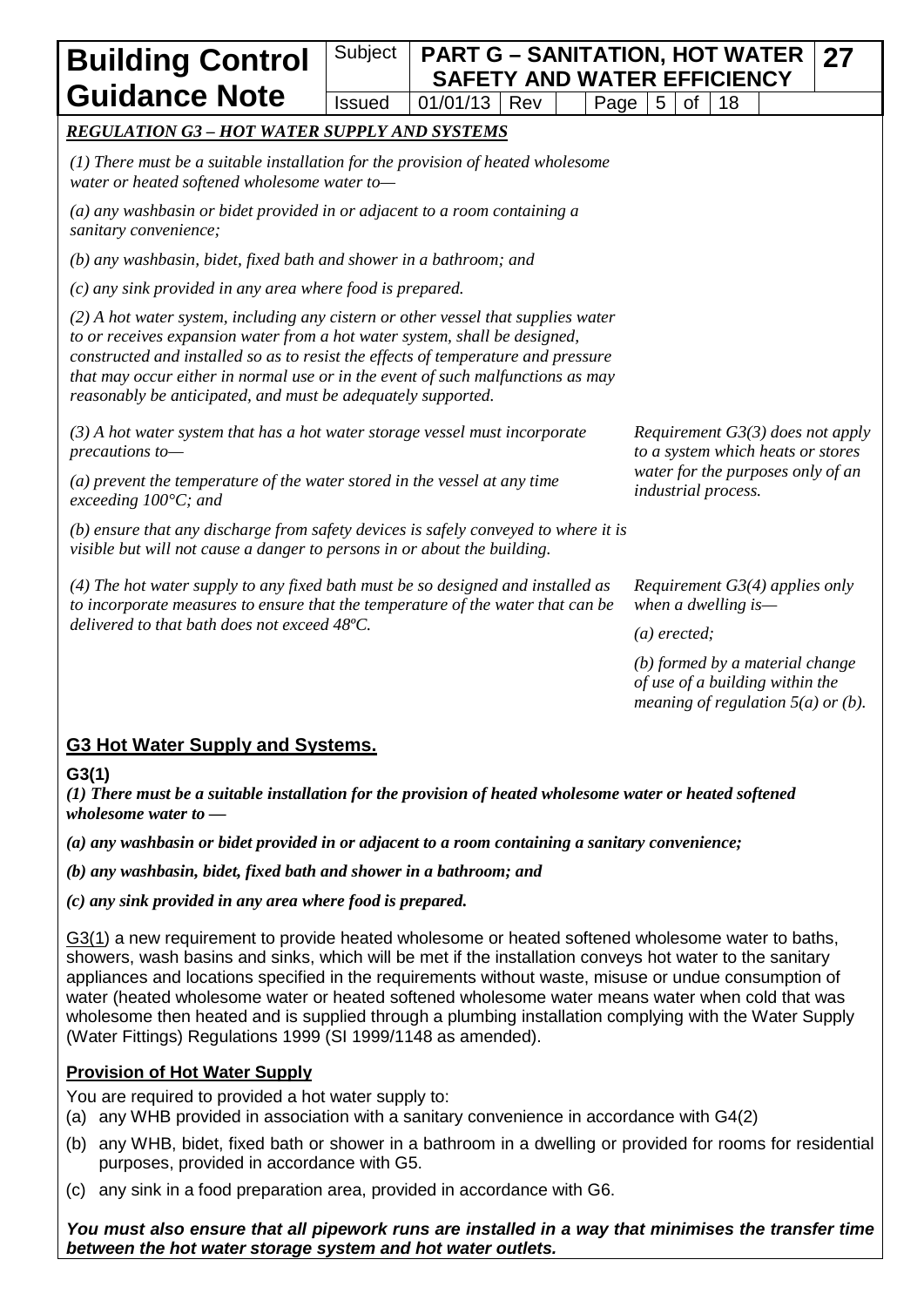#### Subject **PART G – SANITATION, HOT WATER SAFETY AND WATER EFFICIENCY 27**  $Is sued \mid 01/01/13 \mid Rev \mid \mid Paqe \mid 6 \mid of \mid 18$

(No other Building Regulation requirements to provide hot water to other washing facilities – these may be covered by other Legislation).

#### **Legionella**

You are reminded in workplaces that the pipework systems should be designed to avoid the risk of creating conditions which can encourage the development of 'Legionella bacteria' – consult HSC publication Legionnaires' Disease: Control of Legionella Bacteria in Water Systems. Approved Code of Practice and Guidance, L8 Health and Safety Commission 2000.

## **G3(2)**

*(2) A hot water system, including any cistern or other vessel that supplies water to or receives expansion water from a hot water system, shall be designed, constructed and installed so as to resist the effects of temperature and pressure that may occur either in normal use or in the event of such malfunctions as may reasonably be anticipated, and must be adequately supported.*

G3(2) new requirement extending measures to ensure safe operation of all types of hot water systems. It includes controls and other safety devices to prevent the temperature exceeding  $100^{\circ}$ C and robust installation.

It will be met if all components of the hot water system including any cistern that supplies water to, or receives expansion water from the hot water system continues to safely contain the hot water:

- (a) during normal operation of the hot water system;
- (b) following failure to any thermostat used to control temperature; and
- (c) during operation of any of the safety devices fitted in accordance with paragraph G3(3).

### **G3(3)**

*(3) A hot water system that has a hot water storage vessel must incorporate precautions to—* *Requirement G3(3) does not apply to a system which heats or stores water for the purposes only of an industrial process.*

*(a) prevent the temperature of the water stored in the vessel at any time exceeding 100°C;*

*(b) ensure that any discharge from safety devices is safely conveyed to where it is visible but will not cause a danger to persons in or about the building.*

G3 (3) embodies the previous requirement G3, and applies it now to **all** hot water storage systems. Scope has also been extended to include primary thermal stores.

G3(3) will be met for a hot water storage system that has a **vented storage vessel** if:

- (a) the storage vessel has a suitable vent pipe connecting the top of the vessel to a point open to the atmosphere above the level of the water in the cold water storage cistern and over it; and
- (b) in addition to any thermostat, either the heat source, or the storage vessel is fitted with a device that will prevent the temperature of the stored water at any time exceeding 100 $^{\circ}$ C; and
- (c) the hot water system has pipework that incorporates a provision for the discharge of hot water from the safety devices to an appropriate place open to the atmosphere where it will cause no danger to persons in or about the building.

G3 (3) will be met for a hot water system that has an **unvented storage vessel** if:

- (a) the storage vessel has at least 2 independent safety devices, such as those that release pressure and so prevent the temperature of the stored water at any time exceeding 100°C in addition to any thermostat; and
- (b) the hot water system has pipework that incorporates a provision for the discharge of hot water from the safety devices to be visible at some point and safely conveys any hot water discharge from safety devices to an appropriate place open to the atmosphere where it will cause no danger to persons in or about the building.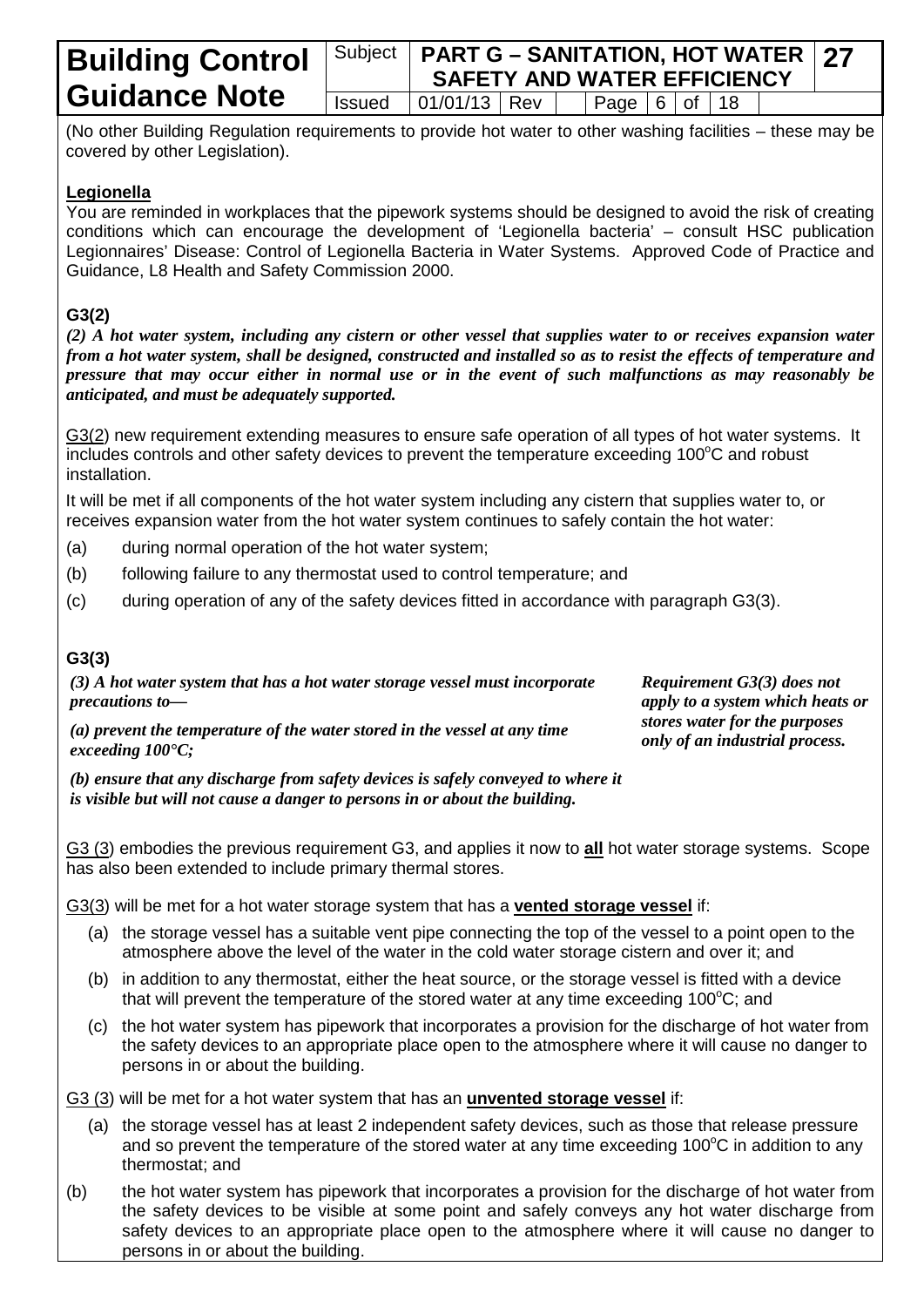#### Subject **PART G – SANITATION, HOT WATER SAFETY AND WATER EFFICIENCY 27** Issued  $\vert$  01/01/13 Rev  $\vert$  Page  $\vert$  7 of 18

## **General to all types of systems.**

Hot water storage systems to be designed and installed in accordance with BS 6700:2006 + A1:2009 - Specification for design, installation, testing and maintenance of services supplying water for domestic use within buildings and their curtilages, or BS EN 12897:2006 Water Supply, Specification for indirectly unvented (closed) storage water heaters.

Hot water storage vessels to conform to BS 853-1: 1996 -Specification for vessels for use in heating systems. Calorifiers and storage vessels for central heating and hot water supply to BS1566-1 2002 - Copper indirect cylinders for domestic purposes. Open vented copper cylinders. Requirements and test methods, or BS 3198:1981 Specification for copper hot water storage combination units for domestic purposes, as appropriate, or other relevant national standards as appropriate.

#### **DESIGN AND INSTALLATION OF DIRECTLY OR INDIRECTLY HEATED HOT WATER STORAGE SYSTEMS.**

### **Vented (open) Hot Water Storage Systems.**

Comprise of a vessel fed with cold water from a dedicated storage cistern. Expansion of the heater water is accommodated through the cold feed pipe. A vent pipe connecting the top of the vessel to a point open to atmosphere above the cold water storage cistern is provided as the safety devices.

Vented hot water storage systems should incorporate the following:

- 1. Adequately sized vent pipes (N.L.T 19mm internal diameter) connecting to the top of the hot water storage vessel to vent the storage vessel to open atmosphere above and over the level of the water in the cold-water storage cistern.
- 2. Any thermostat that controls the stored water temperature to a desired temperature, systems should incorporate:
	- (a) either:

(i) for all direct heat sources, a non-self-resetting energy cut-out to disconnect the supply of heat to the storage vessel in the event of the storage system overheating;

- **and;**
- (ii) for all indirect heat sources, an overheat cut-out to disconnect the supply of heat to the storage vessel in the event of the stored water overheating so that the temperature of the stored water does not exceed 100°C; and
- (b) an appropriate safety device for example, a temperature relief valve or a combined temperature and pressure relief valve (mechanically operated valve that opens to discharge water when a fixed (factory set) temperature or pressure is exceeded) to safely discharge the water in the event of significant over-heating.
- 3. Vent pipes must discharge over a cold storage cistern conforming to BS417-2:1987 Specification for galvanised steel cisterns, cistern lids, tanks and cylinders or BS4213:2004 Cisterns for domestic use. Cold water storage and combined feed and expansion (thermoplastic) cisterns up to 500 litres.
- 4. The cold water storage cistern receiving the vent pipe discharges has to be supported on a flat, level, rigid platform, capable of safely withstanding the weight of the full cistern and fully supporting the cistern bottom over the whole of its area. The platform must extend minimum 150mm beyond the edge of the cistern maximum dimensions.

*Note: If replacing existing metal cistern or plastic cistern is replaced with a large plastic cistern, the existing support must be upgraded.*

5. Cisterns to be accessible for maintenance, cleaning and replacement.

### **UNVENTED HOT WATER STORAGE SYSTEMS – ALL SYSTEMS.**

- 1. In addition to any thermostat provided to control the stored water temperature to a desired temperature, unvented hot water storage systems should incorporate a **minimum of 2** independent safety devices operating independently in series, acceptable approaches could be:
	- a) a non-self-resetting energy cut-out to disconnect the supply of heat to the storage vessel in the event of the storage system overheating;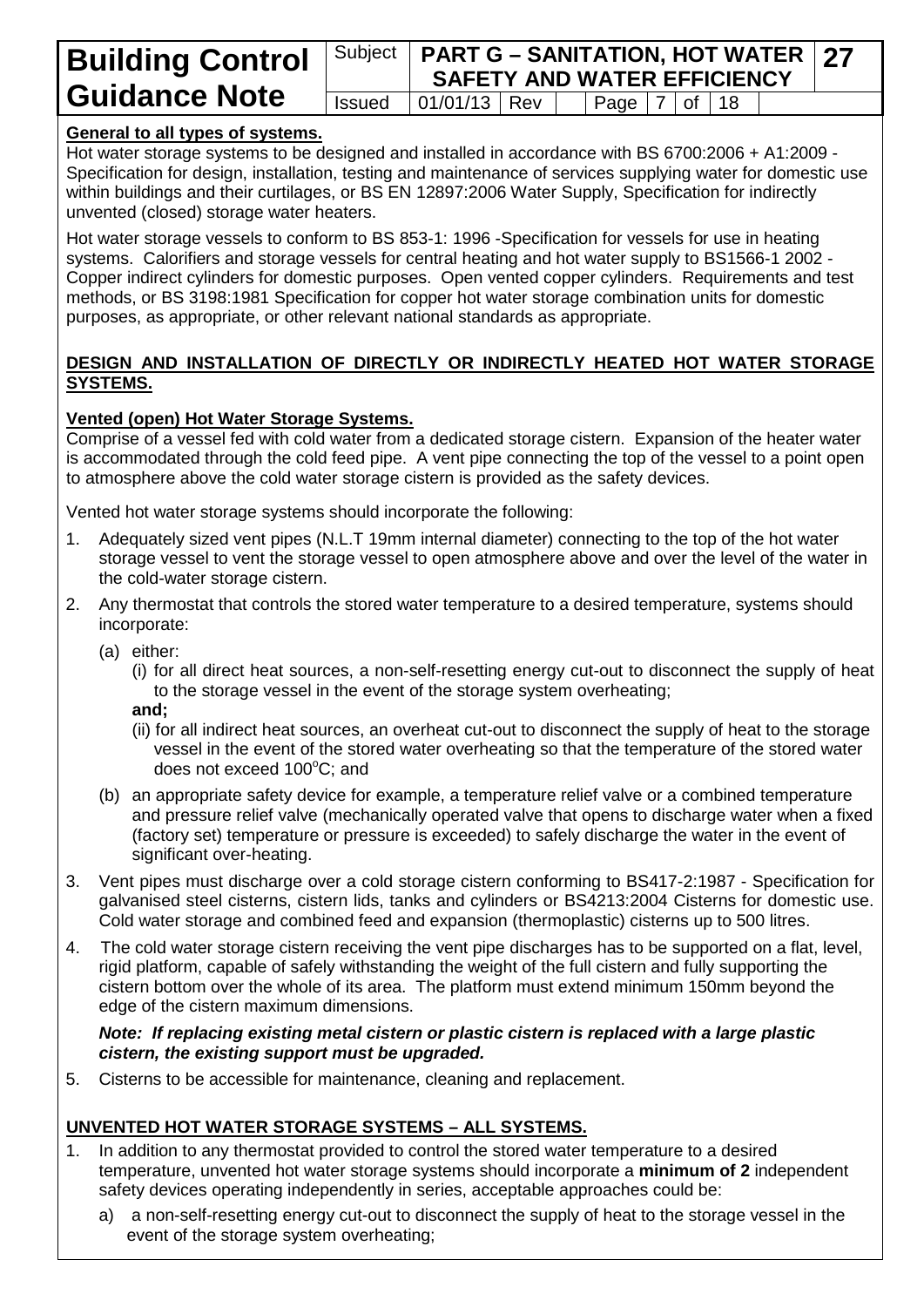#### **Building Control Guidance Note** Subject **PART G – SANITATION, HOT WATER SAFETY AND WATER EFFICIENCY**  $Is sued \mid 01/01/13 \mid Rev \mid \mid Paqe \mid 8 \mid of \mid 18$

(**Non-Self Resetting Energy Cut Out** is a device that interrupts heat supply to hot water storage vessel when a fixed (factory set) temperature is exceeded. If activated it should only be possible to reset it manually. **and** 

**27**

b) a temperature relief valve or a combined temperature and pressure relief valve (mechanically operated valve that opens to discharge water when a fixed (factory set) temperature or pressure is exceeded) to safely discharge the water in the vent of serious overheating.

*Alternative approaches to the above are acceptable provided an equilvalent degree of safety is achieved.*

2. Water heaters with a capacity of 15 litres or less that have appropriate safety devices for temperature and pressure will generally satisfy the requirements set out in G3(3).

## **UNVENTED HOT WATER STORAGE SYSTEMS – SYSTEMS UP TO 500 LITRES CAPACITY AND 45kW POWER INPUT**

Comprises of a vessel fed with cold water from a supply pipe or dedicated storage cistern (without a vent pipe) and in which water is heated directly or indirectly. Water expansion when heated is accommodated internally or externally and the system is fitted with safety devices to prevent water temperatures exceeding 100°C, and other applicable operating devices to control primary flow, prevent backflow, control working pressures and accommodate expansion.

*Hot Water Storage System package means a hot water storage system having safety devices fitted by the manufacturer, together with a kit containing other acceptable devices supplied by the manufacturer to be fitted by the installer.*

*Hot Water Storage System Unit means a hot water storage system having safety devices and all other applicable operating devices factory fitted by the manufacturer.*

In addition to the minimum of 2 temperature activated safety devices as described above in 'Unvented Hot Water Storage Systems – All Systems', the following should be complied with:

- 1. If an indirect supply of heat to an unvented hot water storage system incorporates a boiler, the energy cut-out may be on the boiler.
- 2. Any unvented hot water storage system up to 500 litres and less than 45kW should be a proprietary hot water storage system unit or package complying with BSEN12897:2006 or BS 6700:2006 +A1:2009.
- 3. Any unvented water storage system unit or package should be indelibly marked with the following:
	- (a) Manufacturer's name and contact details.
	- (b) Model reference.
	- (c) Rated storage capacity of the storage water heater.
	- (d) System operating pressure and expansion valve operating pressure.
	- (e) Relevant Operating data on each of the safety devices fitted, and
	- (f) Maximum primary circuit pressure and flow temperature of indirect hot water storage systems, units or packages.
- 4. Additionally, a visible warning label should be indelibly marked on the hot water storage system, unit or package comprising of the following statements:

# *WARNING TO USER*

- *a) Do not remove or adjust any component of this unvented water heater; contact the installer.*
- *b) If this unvented water heater develops a fault, such as flow of hot water from the discharge pipe, switch the heater off and contact the installer.*

# *WARNING TO INSTALLER*

- *a) This installation is subject to Building Regulations.*
- *b) Use only appropriate components for installation or maintenance.*

*Installed by: Name/ Address/ Telephone Number*

Completion Date: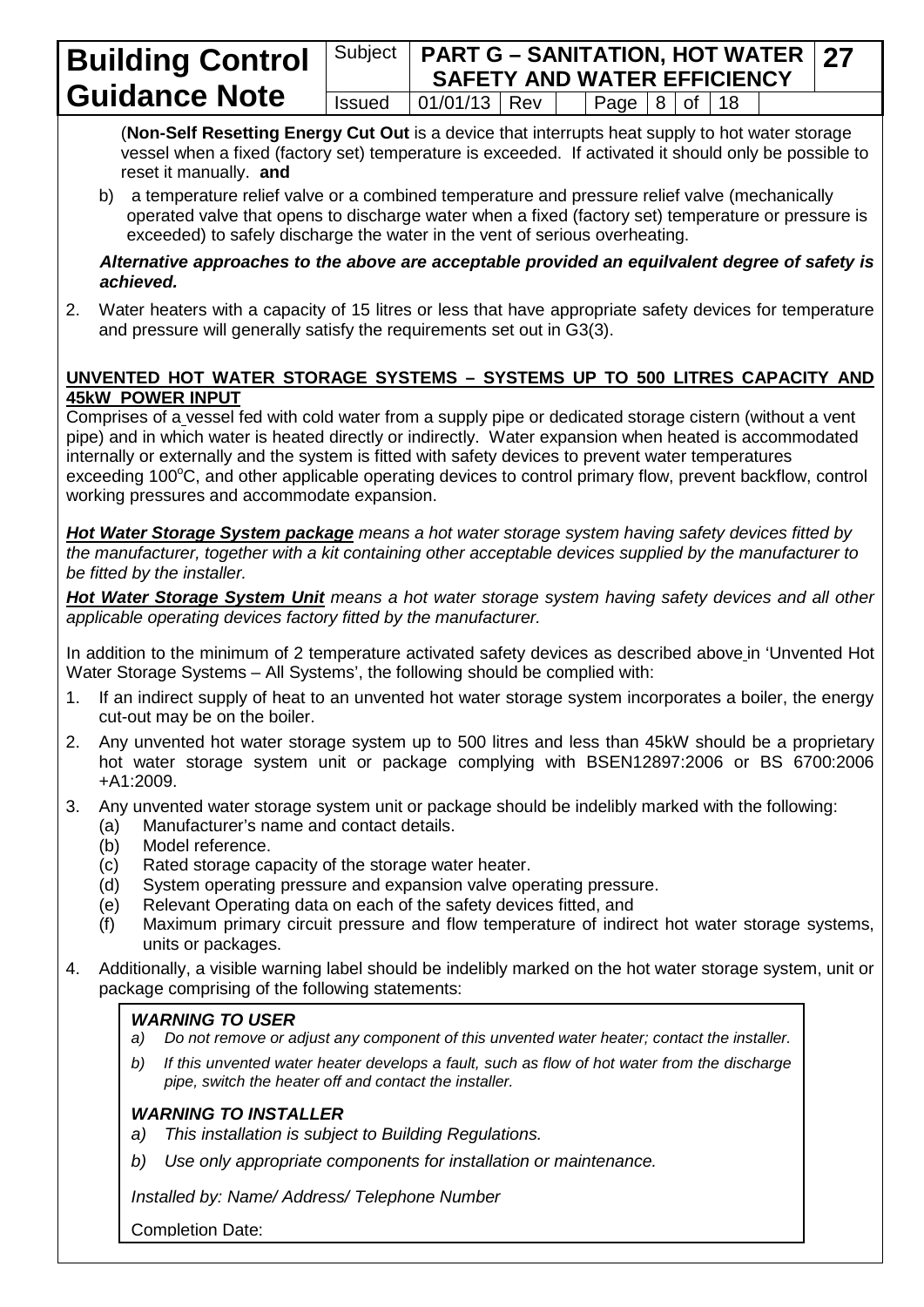#### Subject **PART G – SANITATION, HOT WATER SAFETY AND WATER EFFICIENCY**<br>01/01/13 Rev | Page 9 of 18 **27**  $Is sued \mid 01/01/13 \mid Rev \mid \mid Paqe \mid 9 \mid of \mid 18$

### **UNVENTED HOT WATER STORAGE SYSTEMS – SYSTEMS OVER 500 LITRES CAPACITY AND OVER 45kW POWER OUTPUT.**

In addition to the minimum of 2 temperature activated safety devices as described above in 'Unvented Hot Water Storage Systems – All Systems', the following should be complied with:

- 1. Systems over 500 litres (usually project bespoke designs) are not covered by third party accreditation and, therefore, must be designed to the safety requirements by an appropriately qualified engineer.
- 2. Any unvented hot water storage system having power input more than 45kW, but a capacity of 500 litres or less should be a proprietary hot water storage system unit or package, complying with BSEN 12897:2006 - Water Supply, Specification for indirectly heated unvented (closed) hot water storage systems or BS 6700:2006 +A1:2009 - Design, Installation, Testing and Maintenance of Services Supplying Water for Domestic Use within Buildings and their curtilages.

# **SAFETY DEVICES**

#### **Non-Self-Resetting Energy Cut-Outs.**

- 1. May only be used where they instantly disconnect the storage vessels energy supply and where they comply with either:
	- (a) BSEN 60335-2-73: 2003 Specification for safety of household and similar electrical appliances. Particular requirements. Fixed immersion heaters and BS EN 60730-2-9:2002 Automatic electrical controls for household and similar use. Particular requirements for temperature sensing control; or
	- (b) BS EN 257:1992 Mechanical thermostats for gas burning appliances.
- 2. Where non-self-resetting energy cut-out operates indirectly on another device to interrupt the heat supply (e.g. it is wired up to a motorised valve or some other suitable device to shut off the flow to the primary heater) the energy cut-out to comply with relevant European Standard or the supplier or installer must demonstrate an equivalent performance.

*(Non-Self Resetting Energy Cut Out is a device that interrupts heat supply to hot water storage vessel when a fixed (factory set) temperature is exceeded. If activated it should only be possible to reset it manually.)*

- 3. Where an electrical device is connected to energy cut-out, e.g. relay or motorised valve, the device should operate to interrupt the energy supply if the electric supply is disconnected. If more than one energy cut-out is used, each non-self-resetting energy cut-out should be independent (e.g. each to have separate motorised valve and separate temperature sensor).
- 4. For systems with more than 1 heat source, each heat source is to have a separate non-self-resetting energy cut-out.

### **Temperature and Pressure Relief Devices.**

Where relevant appropriate temperature and pressure activated safety devices should be fitted in addition to a safety device such as an energy cut-out.

1. Temperature relief valves and combined temperature and pressure relief valves should not be used in systems which have no provision to automatically replenish the stored water (e.g. unvented primary storage vessels) In such case, a second non-self-resetting energy cut-out independent of the ones provided as described above in 'Unvented Hot Water Storage Systems – All Systems'.

*Temperature Relief Valve is a mechanically operated valve that opens to discharge water when a fixed (factory set) temperature is exceeded. Conforming to BS 6283-2:1991 - Safety and control devices for use in hot water systems. Temperature relief valves for pressures from 1 bar to 10 bar. Sized to give a discharge rating at least equal to the total power input to the hot water storage system. Reference should be made to Appendix F of BSEN 6283-2: 1991 or BSEN1490:2000*

*Combined Temperature and Pressure Relieve Valve is a mechanically operated valve that opens to discharge water when a fixed (factory set) temperature or a fixed (factory set) pressure is exceeded. Conforming to BSEN 1490:2000 - Building valves. Combined temperature and pressure relief valves. Tests and Requirements.*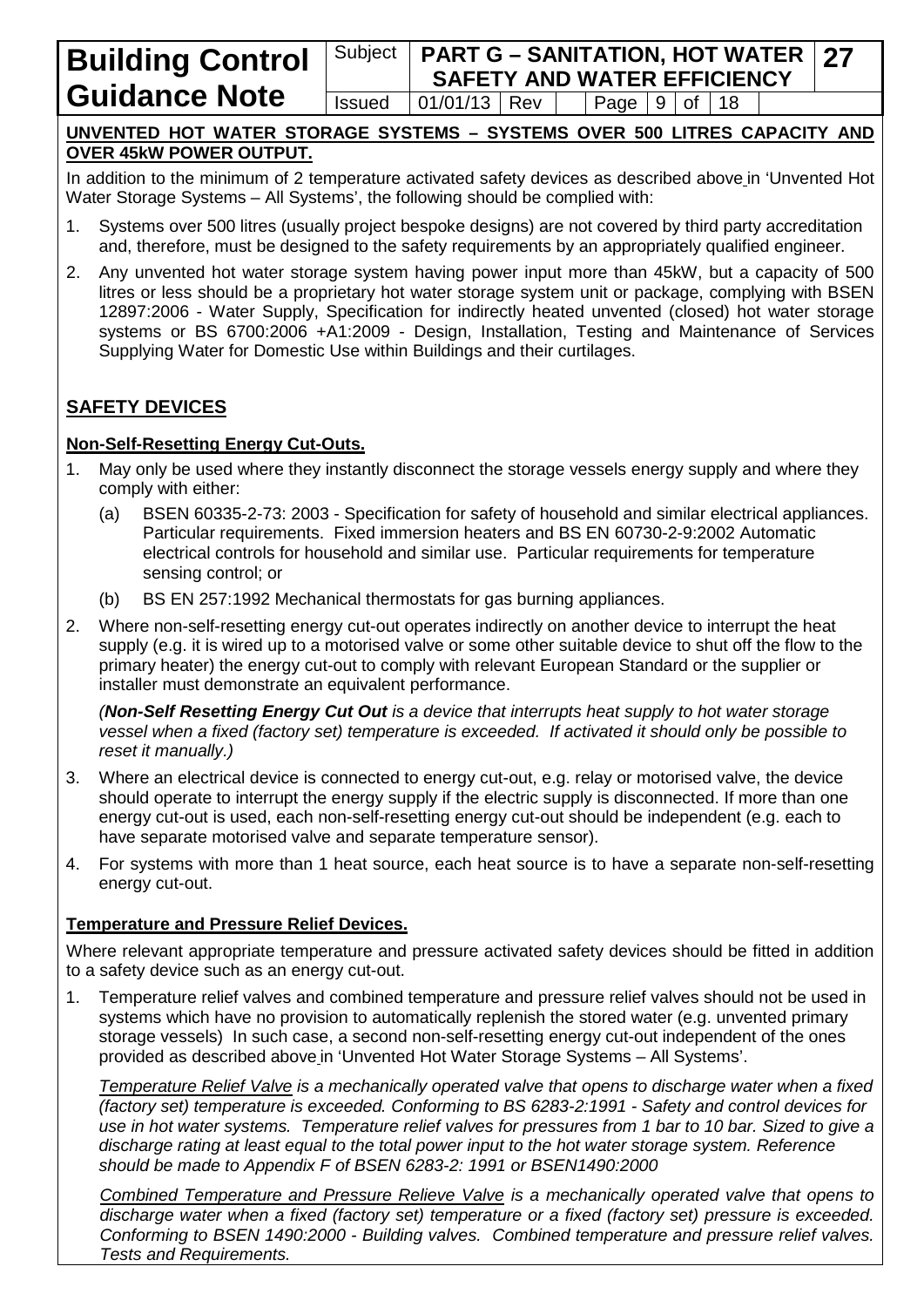# Subject **PART G – SANITATION, HOT WATER SAFETY AND WATER EFFICIENCY**  $Is sued \ 01/01/13 \ 0.01/13 \ 0.01/13 \ 0.01/13$

**27**

- 2. In both units and packages, temperature relief valves, should be located directly on the storage vessel such that the stored water does not exceed  $100^{\circ}$ C.
- 3. In hot water storage system units and packages the temperature relief valve(s) should be: (a)factory fitted and should not be disconnected other than for replacement, and
	- (b) not relocated in any other device or fitting installed.
- 4. The safety and performance of an unvented system is dependent on choice of an appropriate system for the location and correct installation of the system. Building owners and occupiers should, therefore, take care to choose installers who have the necessary skills to carry out this work, e.g. registered, competent persons scheme members or by the holding of current registered operative skills certification card for unvented hot water systems.

The installation of an unvented system is notifiable work and requires notification to Building Control before works commence. Building Control may then check to make sure the work is safe and meets current energy efficient requirements (other than Competent Person Scheme members).

# **Electric Water Heating.**

- 1. Electric fixed immersion heaters to conform with BS EN 60335-2-72:2003 Household and similar electrical appliances safety. Particular requirements for fixed immersion heaters.
- 2. Electric instantaneous water heaters to conform with BS EN 60335-35:2002 Specification for safety of household and similar electrical appliances.
- 3. Electric storage water heaters to conform with BS EN 603335-2-21:2003 Household and similar electrical appliances. Safety. Particular requirements for storage water heaters.

# **Solar Water Heating.**

- 1. Factory made solar water heating systems to conform to BS EN 12976-1:2006 Thermal solar systems and components. Factory made systems. General requirements.
- 2. Other solar water heating systems to conform with pr/EN/TS 12977-1:2008 Thermal solar systems and components. Custom built systems. General requirements for solar water heaters and combi systems, or BS 5918:1989 BSCP Solar heating systems for domestic hot water (further guidance available from CIBSE Guide G).
- 3. Where solar water heating systems are used, *an additional heat source should be available*. Note: The additional heat source should be used when necessary to maintain the water temperature to restrict microbial growth.
- 4. Some solar hot water systems operate at elevated temperatures and pressures all components to be rated to the appropriate temperature and pressure.

# **DISCHARGE PIPES FROM SAFETY DEVICES.**

### **Discharge Pipe D1.**

- 1. Each temperature relief valve or combined temperature and pressure relief valve should discharge either directly or by way of a manifold via short length of metal pipe **(D1)** to a tundish.
- 2. Diameter of discharge pipe (D1) to be NLT nominal outlet size of the temperature relief valve.
- 3. Where a manifold is used must be sized to accept and discharge the total discharge from the connecting discharge pipes.
- 4. Where valve other than the temperature and pressure relief valve from a single unvented hot water system discharge by way of the same manifold that is used by the safety devices, the manifold should be factory fitted as part of the hot water storage system unit or package.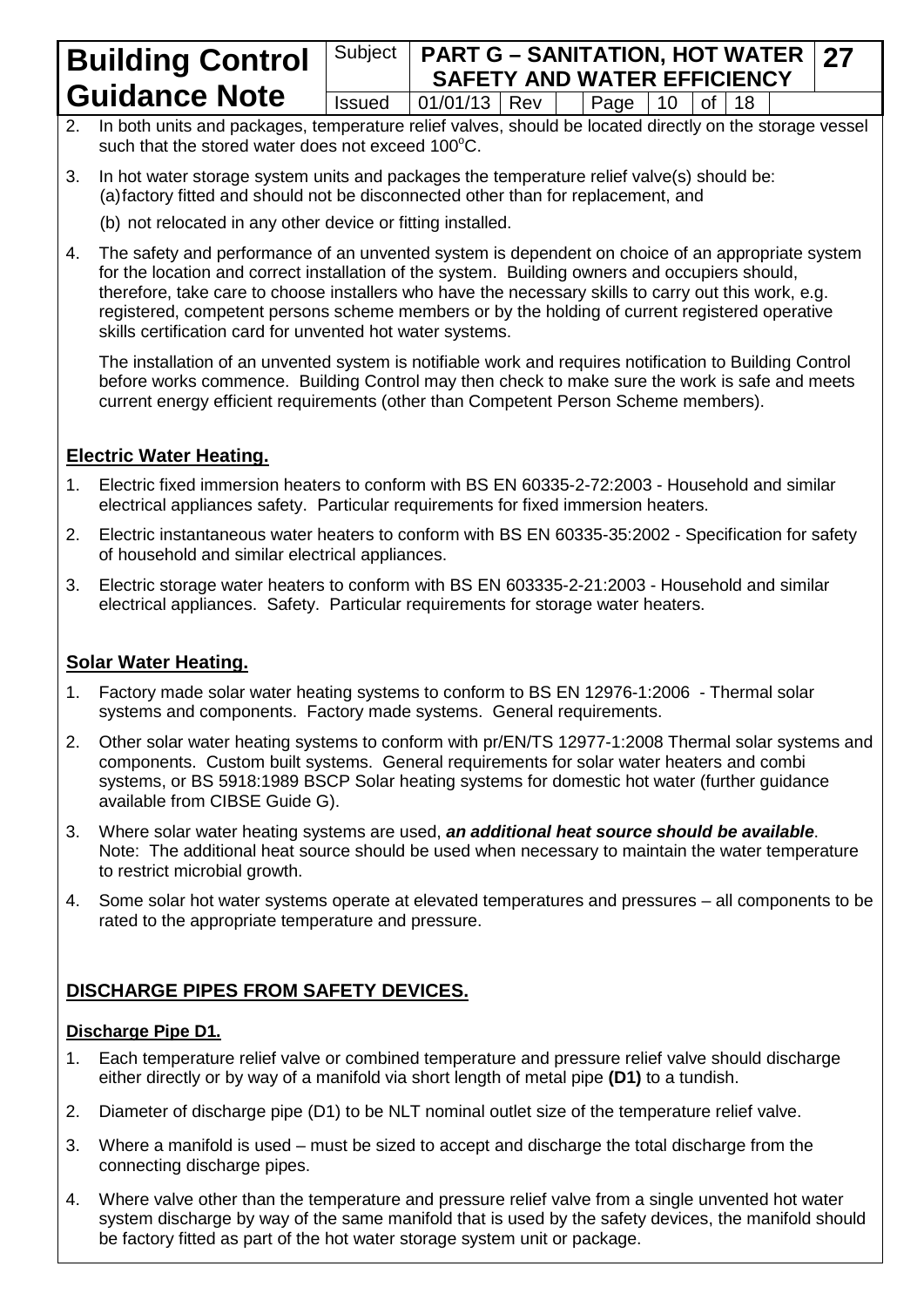#### **Building Control Guidance Note** Subject **PART G – SANITATION, HOT WATER SAFETY AND WATER EFFICIENCY 27**  $Is sued \ 01/01/13$  Rev | Page | 11 | of | 18

# **Tundish.**

*A device installed in a discharge pipe from a valve, that provides an air break allowing safe discharge to a place of termination. Also provides a visible clue of a discharge and prevents backflow in the pipe system.*

The Tundish(s) must be vertical, located in same space as unvented hot water storage system and be fitted as close as possible to, and lower than, the safety device, with no more than 600mm of pipe between the valve outlet and tundish. NOTE: To comply with Water Supply (Water Fittings) Regulations, the tundish should incorporate a suitable air gap.



Extract from Approved Document G

Any discharge should be visible at the tundish; additionally where safety devices discharges may not be apparent (e.g. people with impaired mobility/vision) a suitable safety device that provides a warning should be considered, e.g. electronically operated.

# **Discharge Pipe D2.**

- 1. Discharge pipe (D2) from the tundish should:
	- (a) have vertical section of pipe at least 300mm long below the tundish before any elbows or bends in the pipework ; and
	- (b) be installed with a continuous fall thereafter (min 1 in 200)
- 2. Should be made of metal; or other material capable of withstanding the discharged water temperatures and is clearly and permanently marked to identify the product and performance standards.
- 3. D2 should be at least 1 pipe size larger than the nominal outlet size of safety device unless its total equivalent hydraulic resistance exceeds that of a straight pipe 9m long (i.e. for discharge pipes between 9m and 18m the equivalent resistance length should be at least two sizes larger than the nominal safety device outlet size, between 18 and 27m at least 3 sizes larger; and so on; bends must be taken into account in calculating the flow resistance see Dia. 1, Table 1 and worked example.

Alternative approach is to follow Annex D, section D.2 of BS 6700:2006 + A1:2009 - Specification for design, installation, testing and maintenance of services supplying water for domestic use within buildings.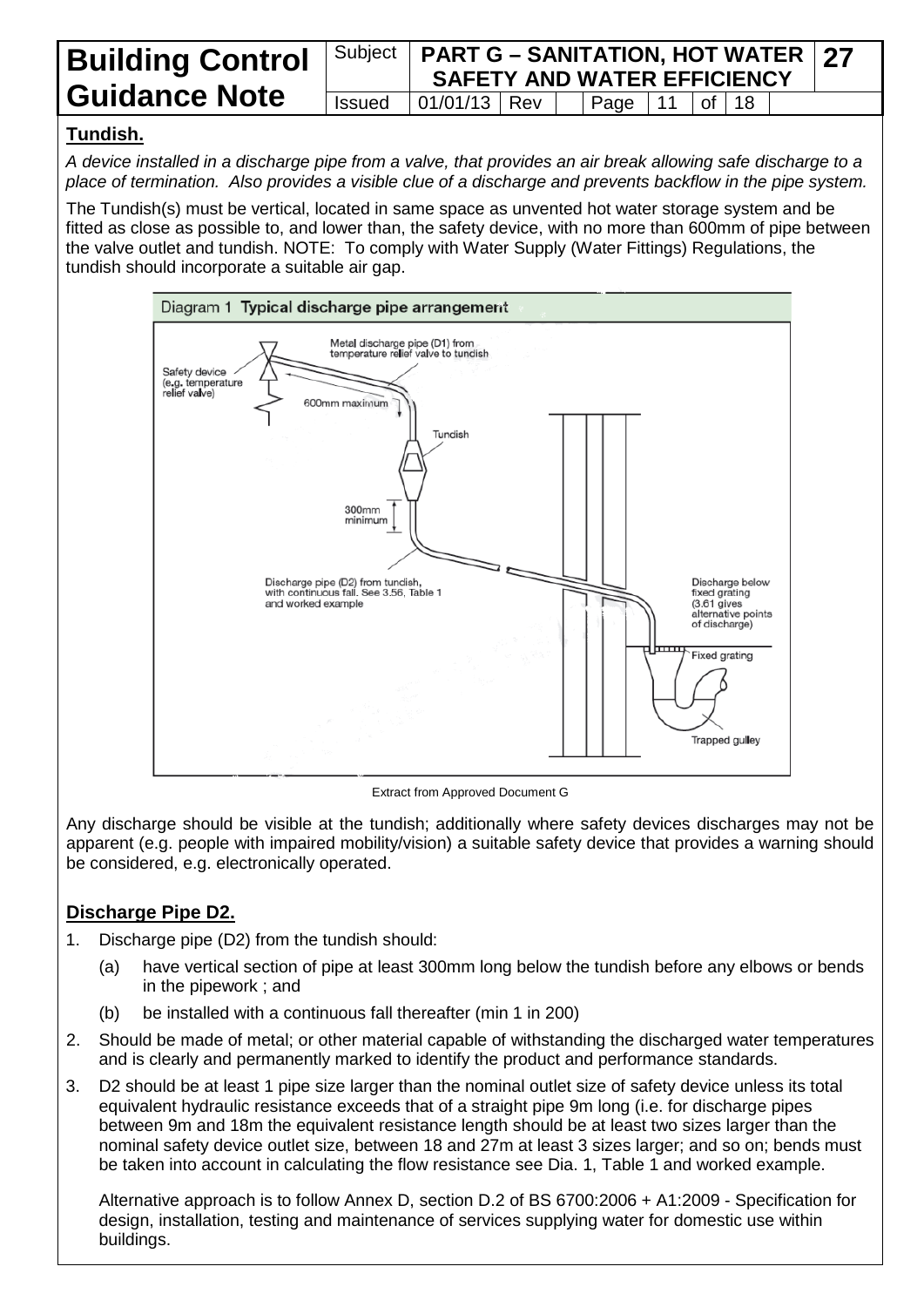## Subject **PART G – SANITATION, HOT WATER SAFETY AND WATER EFFICIENCY**  $Is sued \mid 01/01/13 \mid Rev \mid \mid Paqe \mid 12 \mid of \mid 18$

**27**

#### Table 1 Sizing of copper discharge pipe 'D2' for common temperature relief valve outlet sizes

| Valve outlet size             | Minimum size of<br>discharge pipe D1* | Minimum size of<br>discharge pipe D2* | from tundish                                 | Maximum resistance<br>allowed, expressed<br>as a length of straight<br>pipe (i.e. no elbows<br>or bends) | <b>Resistance created by</b><br>each elbow or bend       |  |  |
|-------------------------------|---------------------------------------|---------------------------------------|----------------------------------------------|----------------------------------------------------------------------------------------------------------|----------------------------------------------------------|--|--|
| G1⁄2                          | 15 <sub>mm</sub>                      |                                       | 22 <sub>mm</sub><br>28 <sub>mm</sub><br>35mm | Up to 9m<br>Up to 18m<br>Up to 27m                                                                       | 0.8 <sub>m</sub><br>1.0 <sub>m</sub><br>1.4 <sub>m</sub> |  |  |
| G <sup>3</sup> / <sub>4</sub> | 22mm                                  |                                       | 28mm<br>35 <sub>mm</sub><br>42mm             | Up to 9m<br>Up to 18m<br>Up to 27m                                                                       | 1.0 <sub>m</sub><br>1.4 <sub>m</sub><br>1.7 <sub>m</sub> |  |  |
| G1                            | 28mm                                  |                                       | 35mm<br>42mm<br>54mm                         | Up to 9m<br>Up to 18m<br>Up to 27m                                                                       | 1.4 <sub>m</sub><br>1.7 <sub>m</sub><br>2.3 <sub>m</sub> |  |  |

\*see 3.51 and 3.58 and Diagram 1

see э.১ i and a .os and Diagram<br>Note: The above table is based on copper tube. Plastic pipes may be of different bore and resistance.<br>Sizes and maximum lengths of plastic should be calculated using data prepared for the ty

#### **Worked example:**

The example below is for a G1/2 temperature relief valve with a discharge pipe (D2) having 4 No. 22mm elbows and length of 7m from the tundish to the point of discharge.

 $From$  Table 1: Maximum resistance allowed for a straight length of 22mm copper discharge pipe (D2) from a G1/2 temperature relief  $value is: 9.0m$ Subtract the resistance for 4 No. 22mm elbows at 0.8m each  $= 3.2m$ 

Therefore the maximum permitted length equates to 5.8m which, is less than the actual length of 7m therefore calculate the next largest size.

Maximum resistance allowed for a straight length of 28mm copper discharge pipe (D2) from a G1/2 temperature relief valve is: 18m

Subtract the resistance for 4 No. 28mm elbows at 1.0m each =  $4m$ 

Therefore the maximum permitted length equates to: 14m

As the actual length is 7m, a 28mm (D2) copper pipe will be satisfactory.

#### **Extract from Approved Document G**

- 4. Where a single common discharge pipe serves more than 1 system, it is to be at least 1 pipe size larger than individual discharge pipe (D2) to be connected.
- 5. Discharge pipe should not to connect to a soil discharge pipe unless such pipe can withstand the high temperatures of discharge water; in which case it should:
	- (a) contain a mechanical seal, not incorporating a water trap to prevent foul air from venting through the tundish;
	- (b) be a separate branch pipe with no sanitary appliances connected to it.
	- (c) where branch pipes are plastic they should be either polybutalene (PB) to class S of BS 7291- 2:2006 or cross linked polyethylene (PE-X) to Class S of BS 7291-3:2006 and;
	- (d) be continuously marked with a warning that no sanitary appliances can be connected to the pipe.
	- NOTES: (i) Plastic pipes are to be joined and assembled with fittings appropriate to the circumstances in which they are used as set out in BS EN ISO 1043-1:2002.
		- (ii) Where pipes cannot be connected to the stack it may be possible to route a dedicated pipe alongside or in close proximity to the discharge stack.

#### **Termination of Discharge Pipe.**

Discharge pipe (D2) from tundish must terminate in a safe place with no risk to person in discharge vicinity. E.g.(a) To trapped gully with pipe below gully grate but above the water seal.

- (b) Downward discharges at low level, i.e. up to 100mm above external surfaces are acceptable provided a wire cage or similar guard is provided to prevent contact, whilst maintaining visibility; and
- (c) Discharges at high level, e.g. into a **metal** hopper and **metal** downpipe with end of discharge pipe clearly visible or onto a roof capable of withstanding the water's high temperatures and within 3m of plastic guttering that would collect such discharges.

*WARNING - the discharge will consist of high temperature water and steam. Asphalt, roofing felt and non-metallic rainwater goods may be damaged by such discharges.*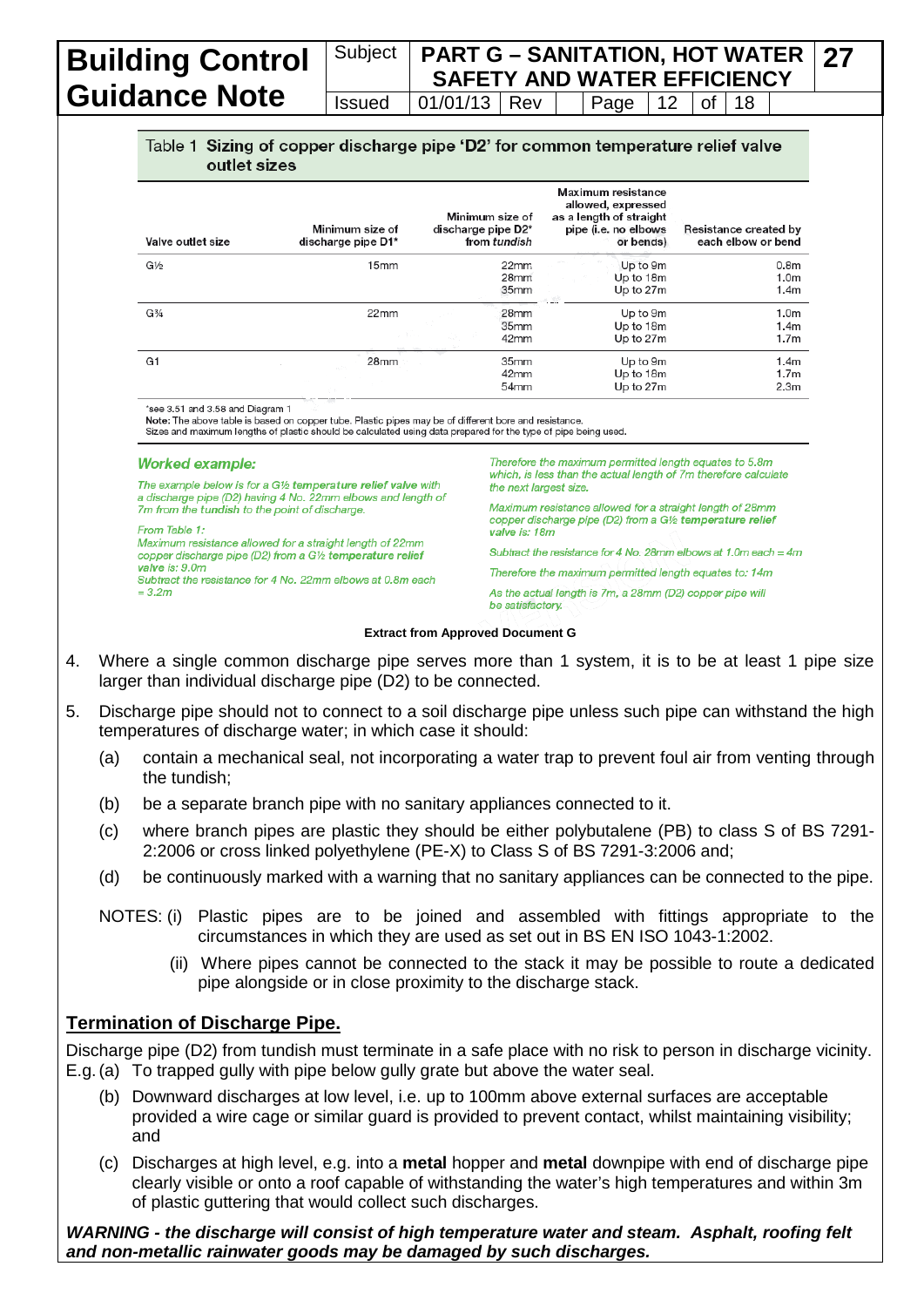#### Subject **PART G – SANITATION, HOT WATER SAFETY AND WATER EFFICIENCY 27** Issued  $\vert$  01/01/13 Rev  $\vert$  Page 13 of 18

# **G3(4) Prevention of Excessive Temperatures and Scalding.**

*(4) The hot water supply to any fixed bath must be so designed and installed as to incorporate measures to ensure that the temperature of the water that can be delivered to that bath does not exceed 48ºC.*

**Requirement G3(4) applies only when a dwelling is—**

**(a) erected;**

**(b) formed by a material change of use of a building within the meaning of regulation 5(a) or (b).**

G3 (4) a new requirement for prevention of scalding, through the installation of protective devices that limit the temperature of water supplies to fixed baths. It will be met if the hot water outlet temperature is appropriate for the appliance being served, and any device to fix the maximum temperature that can be supplied at the outlet cannot be easily altered by building users.

#### *It is only a requirement where a dwelling is erected or formed by a material change of use.*

#### **Prevention of Excessive Temperatures**

Where the operating temperature of domestic hot water in the storage vessel is capable of exceeding 80 $^{\circ}$ C under normal operating conditions (a situation that may occur in vessels used as heat stores and those connected to solar heat collectors or solid flue boilers that do not have intervening controls between the boiler and the vessel containing the hot water) the outlet from the storage vessel should be fitted with a device, such as an inline hot water supply tempering valve in accordance with EN 15092, to ensure that the temperature supplied to the domestic hot water distribution system does not exceed 60 $^{\circ}$ C.

#### **Prevention of Scalding**

- 1. The hot water supply temperature to a bath should be limited to a maximum of 48°C by using an in-line blending valve or other appropriate temperature control device, with a maximum temperature stop and a suitable arrangement of pipework.
- 2. In-line blending valves must comply with the relevant European Standard to demonstrate maximum 48°C cannot be exceeded in operation and that the product will fail safe (so maximum temperature cannot be exceeded if device fails i.e. not to discharge water more than 48°C maximum). Valves are not to be easily altered by the building owner. Examples suitable will be valves complying with BSEN 1111:1999 - Sanitary tapware. Thermostatic mixing valve (PN10). General technical specification or BSEN 1287:1999 - Sanitary tapware. Low pressure thermostatic mixing valves. General technical specification.
- 3. In-line blending valves and composite thermostatic mixing valves should be compatible with the sources of hot and cold water that serve them.
- 4. Length of supply pipes between blending valves and final outlets should be kept to a minimum in order to prevent colonisation of waterborne pathogens. If intermittent use of bath is likely, provisions must be made for high temperature flushing to pasteurise pipes and outlet fittings.

NOTES:

- (i) Additional guidance on in-line blending valves is found in BRE IP14/03 Preventing hot water scalding in bathrooms: using TMVs.
- (ii) In some buildings, e.g. care homes, in-line blending valves must meet additional requirements set out in NHS Estates model specification DO8.

#### **Installation.**

Installation workmanship to be in accordance with BS 8000-15:1990 - Workmanship on Building Sites Code of Practice for hot and cold water services (domestic scale).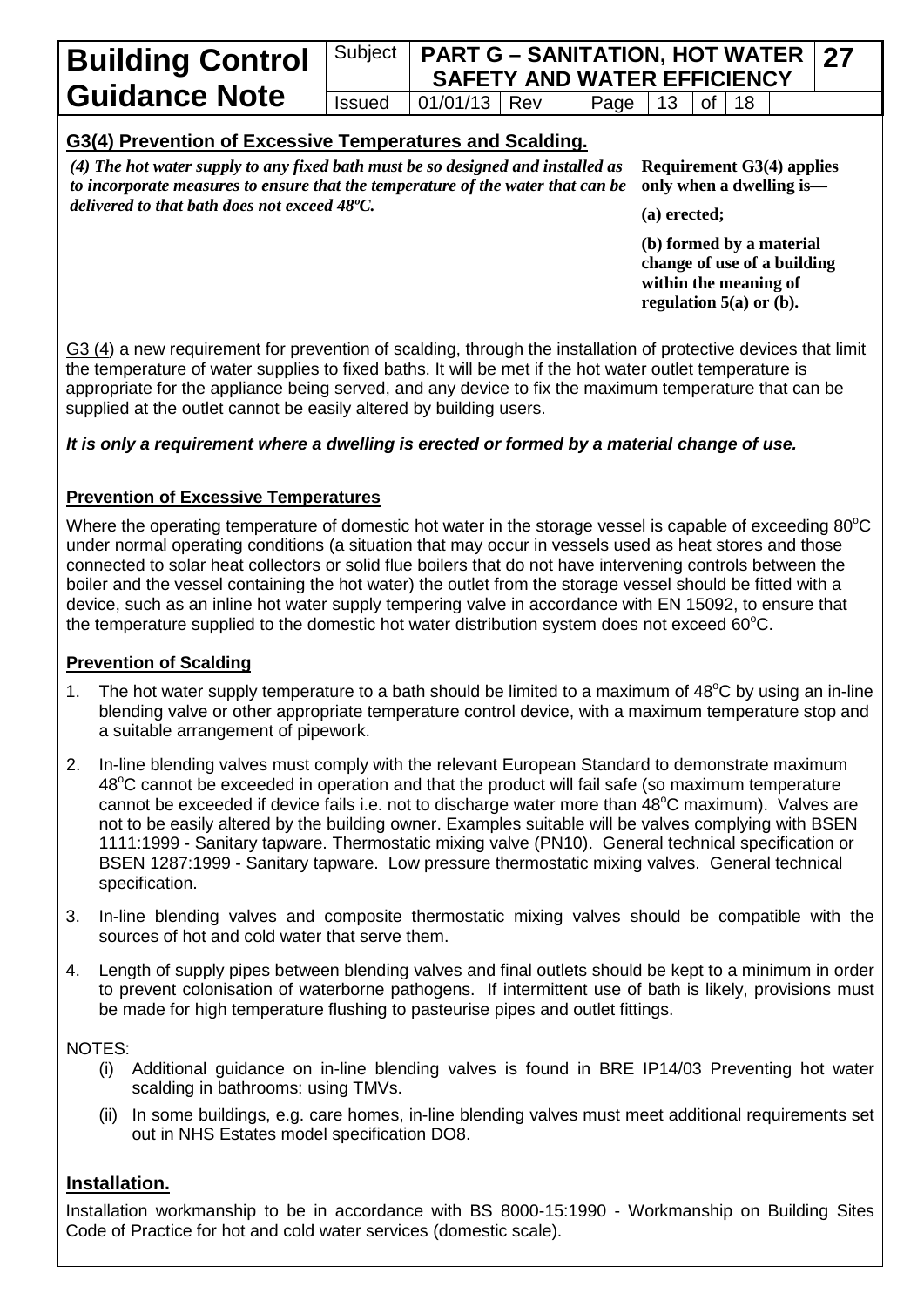**27**

## **Commissioning of Fixed Building Services.**

- 1. Fixed building services including hot water systems and system controls must be installed and commissioned properly by testing and adjusting to ensure they use the minimum amount of fuel and power.
- 2. Commissioning includes setting-to work, regulation of its operation to achieve the specified performance, calibration, setting up and testing of associated automatic control systems; and recording of systems and performance testing.
- 3. Not all fixed building services need to be commissioned, e.g. systems with only on and off settings. In other cases, commissioning would be possible but in the specific circumstances would have no effect on energy use.
- 4. Commissioning must be done in accordance with a Secretary of State approved procedure. For new and existing dwellings this is the 'Domestic Heating Compliance Guide'; for buildings other than dwellings follow 'CIBSE Commissioning Code M'.
- 5. Commissioning must be carried out in such a way as not to prejudice compliance with any applicable health and safety requirements.

#### **Notice of Completion of Commissioning.**

Building Regulations - Regulation 44 requires person carrying out the works to provide to Building Control a notice that commissioning has been carried out in accordance with a procedure approved by the Secretary of State (for new and existing dwellings the 'Domestic Heating Compliance Guide'; for buildings other than dwellings 'CIBSE Commissioning Code M', unless testing and adjustment is not possible, or would not affect the energy efficiency of the fixed building service.

For works carried out under a Building Notice or Full plans, the notice of commissioning should be given no more than 30 days after the works completion. *No completion certificate can be issued if the notice of commissioning is not received.*

*The giving of the commissioning notice to Building Control does not apply to jobs carried out under a 'competent person's scheme' (see links to further advice guides below).*

# **G4 - SANITARY CONVENIENCES AND WASHING FACILITIES.**

**(1) Adequate and suitable sanitary conveniences must be provided in rooms provided to accommodate them or in bathrooms.**

**(2) Adequate hand washing facilities must be provided in—**

- **(a) rooms containing sanitary conveniences; or**
- **(b) rooms or spaces adjacent to rooms containing sanitary conveniences.**

**(3) Any room containing a sanitary convenience, a bidet, or any facility for washing hands provided in accordance with paragraph (2)(b), must be separated from any kitchen or any area where food is prepared.**

This was previously G1 under the old regulations, reference is made to approved codes of practice for workplaces that supports the Workplace (Health, Safety and Welfare) Regulations 1992 with regards to the provision of sanitary conveniences and washing facilities.

Additional guidance is also provided on separation of sanitary accommodation from places used for food preparation.

*Do not forget that Approved Document M also sets down requirements and details for sanitary provisions.*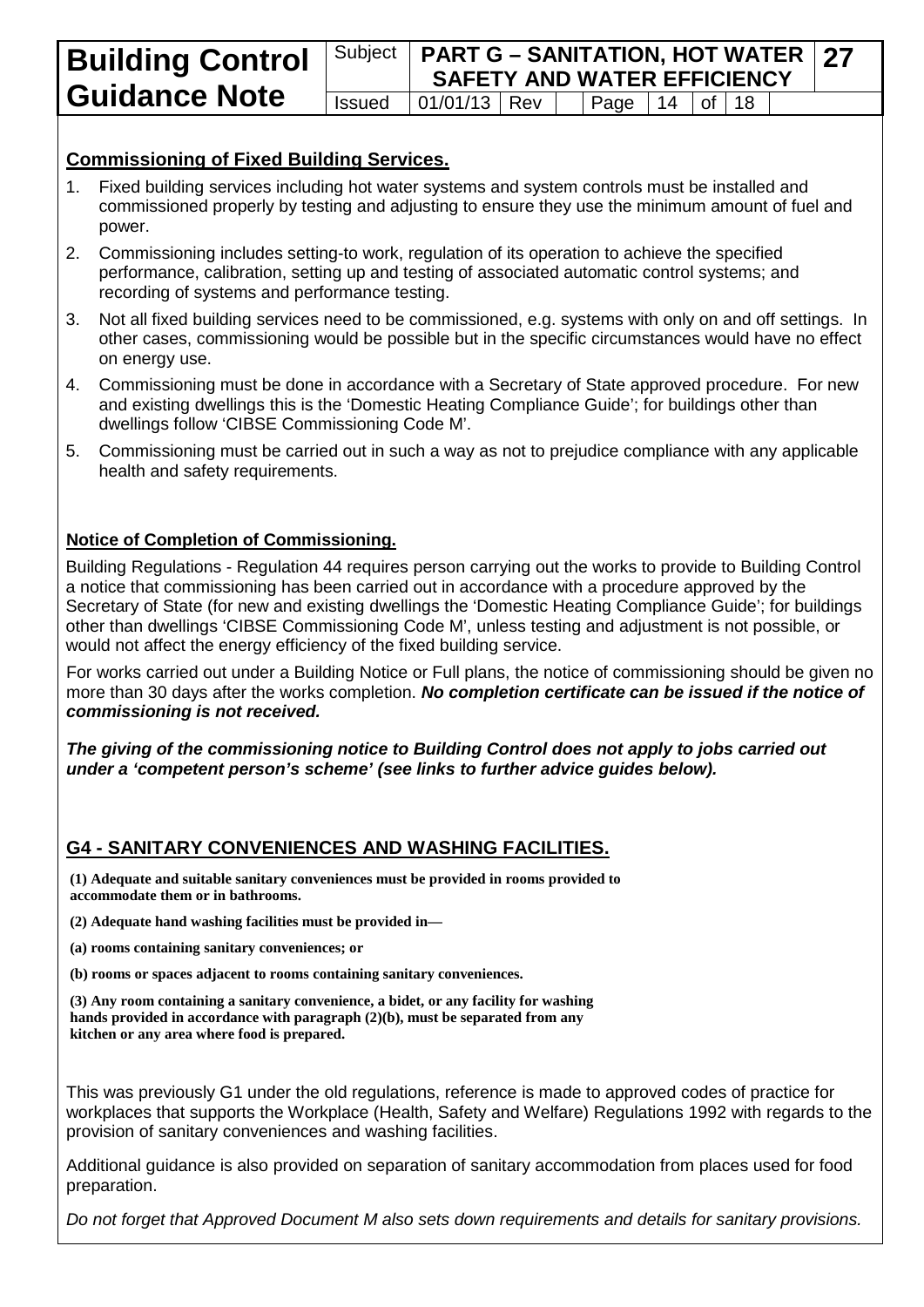#### Subject **PART G – SANITATION, HOT WATER SAFETY AND WATER EFFICIENCY 27**  $Is sued \ 01/01/13 \, \text{Rev} \, \text{Paae} \, 15 \, \text{of} \, 18$

## **Scale of Provision and Layout in Dwellings.**

- 1. Any dwelling (house or flat) should have at least 1 sanitary convenience and associated hand washing facility, which can include a W.C. provided in accordance with Part M.
- 2. Where additional sanitary conveniences are provided, each should have an associated hand washing facility.
- 3. Hand washing facilities should be located in:
	- (a) the room containing the sanitary convenience; or

(b) an adjacent room or place that provides the sole means of access to the room containing the sanitary convenience *(provided the room is not used for food preparation*).

4. A place containing a sanitary convenience *and/or* associated hand washing facilities should be separated by a door from any place used for food preparation (including a kitchen).

For dwellings -a room containing both a sanitary convenience and a wash hand basin does not need a separation lobby between this room and a kitchen or food preparation area (see diagram 2).

The layout for a room containing its associated hand washing facilities is accessed before entry to a food preparation area, and is separated from that area by a door (see diagram 3).



Extract from Approved Document G

- 5. For taps on sanitary appliances HOT TAP TO BE ON THE LEFT.
- 6. BS6465-2:1996 Sanitary installations. Code of practice for space requirements for sanitary appliance give guidance on activity space design around sanitary appliances.

### **DEFINITIONS**

*Sanitary Accommodation - means a room containing a WC or urinal whether or not it also contains other sanitary appliances. Sanitary accommodation containing 1 or more cubicles counts as a single space if there is free circulation of air throughout the space.*

*Sanitary Convenience - means WCs and urinals.*

*Kitchen - means a room or part of a room, which contains a sink and food preparation facilities.*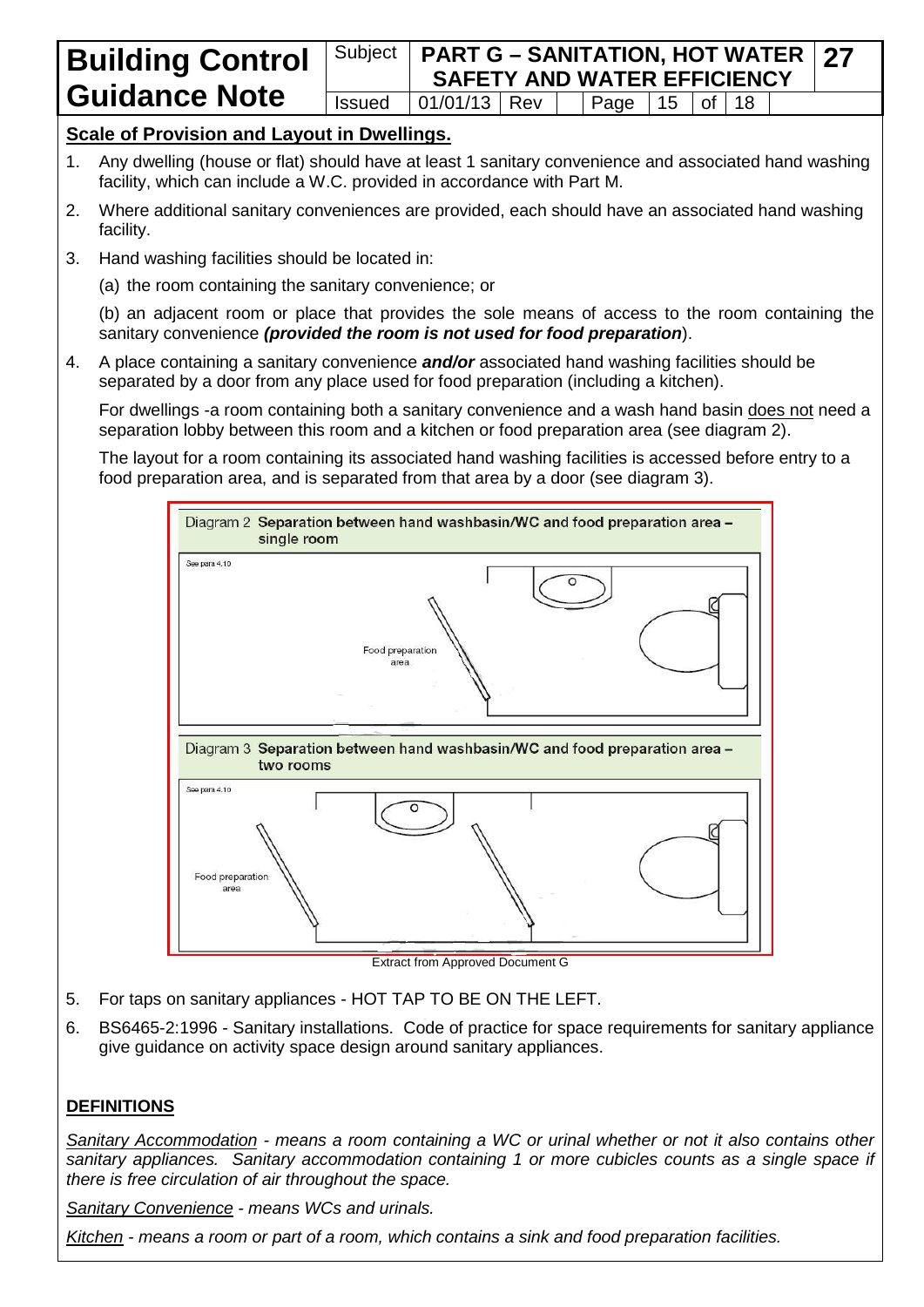# Subject **PART G – SANITATION, HOT WATER SAFETY AND WATER EFFICIENCY**<br>1/01/13 Rev | Page 16 of 18  $Is sued \ 01/01/13 \, \text{Rev} \, \text{Paae} \, 16 \, \text{of} \, 18$

**27**

# **Scale of Provision and Layout in Buildings other than Dwellings.**

- 1. The minimum number of sanitary conveniences to be in accordance with Approved Code of Practice (ACOP) for workplaces that support the Workplace (Health, Safety and Welfare) Regulations 1992.
- *2. Remember Approved Doc M also provides guidance on sanitary conveniences provisions. Such accommodation may form part of the total number of sanitary conveniences provided within a building.*
- 3. Reference for Sanitary Convenience provisions to building types not set out in 1 above or in those workplaces where applicant wishes to provide more than the minimum recommended in the Approved Code of Practice (ACOP) for example, to deliver equivalent provision for men and women – refer to further guidance in BS 6465-1:2006 +A1:2009 Sanitary Installations. Code of Practice for the design of sanitary facilities and scales of sanitary and associated appliances.

Additional guidance on WHBs associated with sanitary conveniences in food preparation areas can be found in the Food Standards Agency's Code of Practice Food Hygiene – a guide for businesses.

For workplaces, the number, type and siting of sanitary conveniences, including separate provisions for men and women and the separation of a place containing a sanitary convenience and/or associated hand washing facilities and a workplace are also subject to the Workplace (Health, Safety and Welfare) Regulations 1992. Refer to Code of Practice issued with these Regulations.

- 4. A sanitary convenience may be provided in:
	- (a) a self-contained room which also contains hand washing facilities;
	- (b) in a cubicle with shared hand washing facilities located in a room containing a number of cubicles;
	- (c) in a self-contained room with hand washing facilities provided in an adjacent room.
- 5. Urinals. WC cubicles and hand washing facilities may be in the same room.
- 6. A place containing a sanitary convenience and/or associated hand washing facilities should be separated by a door from a food preparation area (including a kitchen)
- 7. For taps on sanitary appliances HOT TAP TO BE ON THE LEFT.
- 8. BS6465-2:1996 Sanitary installations. Code of practice for space requirements for sanitary appliance give guidance on activity space design around sanitary appliances.

# **Chemical and Composting Toilets.**

These can be used where:

- (a) suitable arrangement can be made for the disposal of the waste either on or off site; and
- (b) the waste can be removed from the premises without carrying it through any living space or food preparation areas (including a kitchen); and
- (c) no part of the installation would be installed in any places where it might be rendered ineffective by the entry of floodwater.
- (d) they comply with SI/NSF 41-1999 non-liquid saturated treatment system.

Note - Composting toilets should not be connected to an energy source other than for purposes of ventilation or sustaining the composting process.

# **Discharges to Drains.**

- 1. Any WC fitted with flushing devices or urinal fitted with a flushing apparatus must discharge to adequate system of drainage.
- 2. A WC fitted with a macerator and pump may be connected to small bore drainage system discharging to a discharge stack if:
	- (a) there is also access to a WC discharging directly to a gravity system; and
	- (b) the macerator and pump meets the requirement of BS EN 12050-2:2001 Waste water lifting plans for buildings and sites. Principles of construction and testing. Lifting plants for faecal-free waste water or BS EN 12050-3:2001 Waste water lifting plans for buildings and sites. Principles of construction and testing. Lifting plants for waste water containing faecal matter for limited applications.

*NOTE: GREY WATER RECYCLING – where used, lower overall flows are to be expected and drainage design must allow for this. Particularly relevant at head of the drain where only one building is connected to the drain.*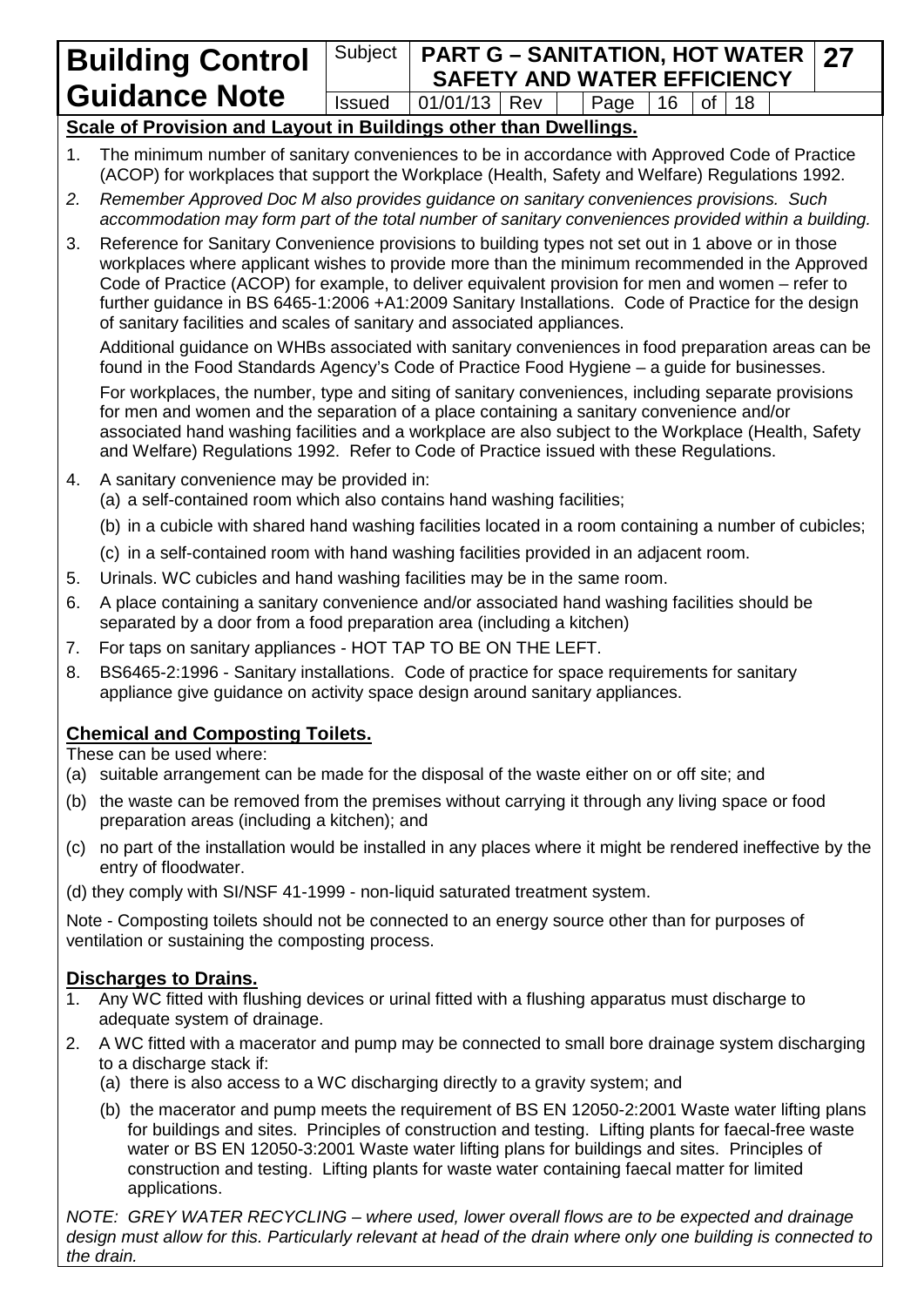| <b>Building Control</b> |               | Subject   PART G - SANITATION, HOT WATER   27<br><b>SAFETY AND WATER EFFICIENCY</b> |  |  |                         |  |  |                       |  |  |
|-------------------------|---------------|-------------------------------------------------------------------------------------|--|--|-------------------------|--|--|-----------------------|--|--|
| <b>Guidance Note</b>    | <b>Issued</b> | 01/01/13   Rev                                                                      |  |  | $\vert$ Page $\vert$ 17 |  |  | $\vert$ of $\vert$ 18 |  |  |
|                         |               |                                                                                     |  |  |                         |  |  |                       |  |  |

## **G5 – BATHROOMS.**

**G5. A bathroom must be provided containing a washbasin and either a fixed bath or a shower.**

**Requirement G5 applies only to dwellings and to buildings containing one or more rooms for residential purposes.**

#### **Scale of Provision and Layout in Dwellings.**

- 1. Any dwelling (house or flat) must have at least 1 bathroom with a fixed bath or shower, and a WHB. *(Hot taps on the LEFT).*
- 2. Guidance on the provision of activity space around sanitary appliances is given in BS 6465-2:1996 Sanitary installations: Code of Practice for space requirements for sanitary appliances.

#### **Scale of Provision and Layout in Buildings with Rooms for Residential Purposes.**

1. The number of fixed baths or showers and WHBs in buildings with rooms for residential purposes should be in accordance with BS 6465-1:2006 and A1:2009 Sanitary installations. Code of practice for the design of sanitary facilities and scales of provision of sanitary and associated appliances.

#### **Discharges to Drains.**

- 1. Any sanitary appliance used for personal washing should discharge through adequate drainage system to main drainage.
- 2. A sanitary appliance used for personal washing fitted with a macerator and pump may be connected to a small bore drainage system discharging to a discharge stack if:
	- (a) there is also access to washing facilities discharging directly to a gravity system; and
	- (b) the macerator and pump meets the requirements of BS EN 12050-2:2001 waste water lifting plans for buildings and sites. Principles of construction and testing. Lifting plants for faecal-free waste water.

*Sanitary appliance - means WC, urinal, bath, shower, WHB, sink, bidet and drinking fountain (composting toilet waterless urinal included).*

# **G6 – KITCHENS AND FOOD PREPARATION AREAS.**

**G6. A suitable sink must be provided in any area where food is prepared.**

#### **Scale of Provision in Dwellings.**

1. A sink should be provided in any kitchen or place used for preparation of food.

*Sink – means receptacle used for holding water (for preparation of food or washing up) supplied through a tap and having a waste pipe.*

*Kitchen – room or part of a room containing a sink and food preparation facilities (handling/making and cooking food).*

2. Where dishwasher is provided in a separate room (not the principal place for food preparation) an additional sink need not be provided in that room.

#### **Scale of Provision in Buildings other than Dwellings.**

- 1. In all buildings other than dwelling there should a sink should be provided in any kitchen or place used for preparation of food.
- 2. In all buildings where Food Hygiene (England) Regulations 2006 apply, separate hand washing facilities may be needed (in addition to any hand washing facilities associated with WCs in accordance with Requirement G4).

#### **Discharges to Drains.**

1. Any sink provided must discharge via suitable pipework to the main drainage system.